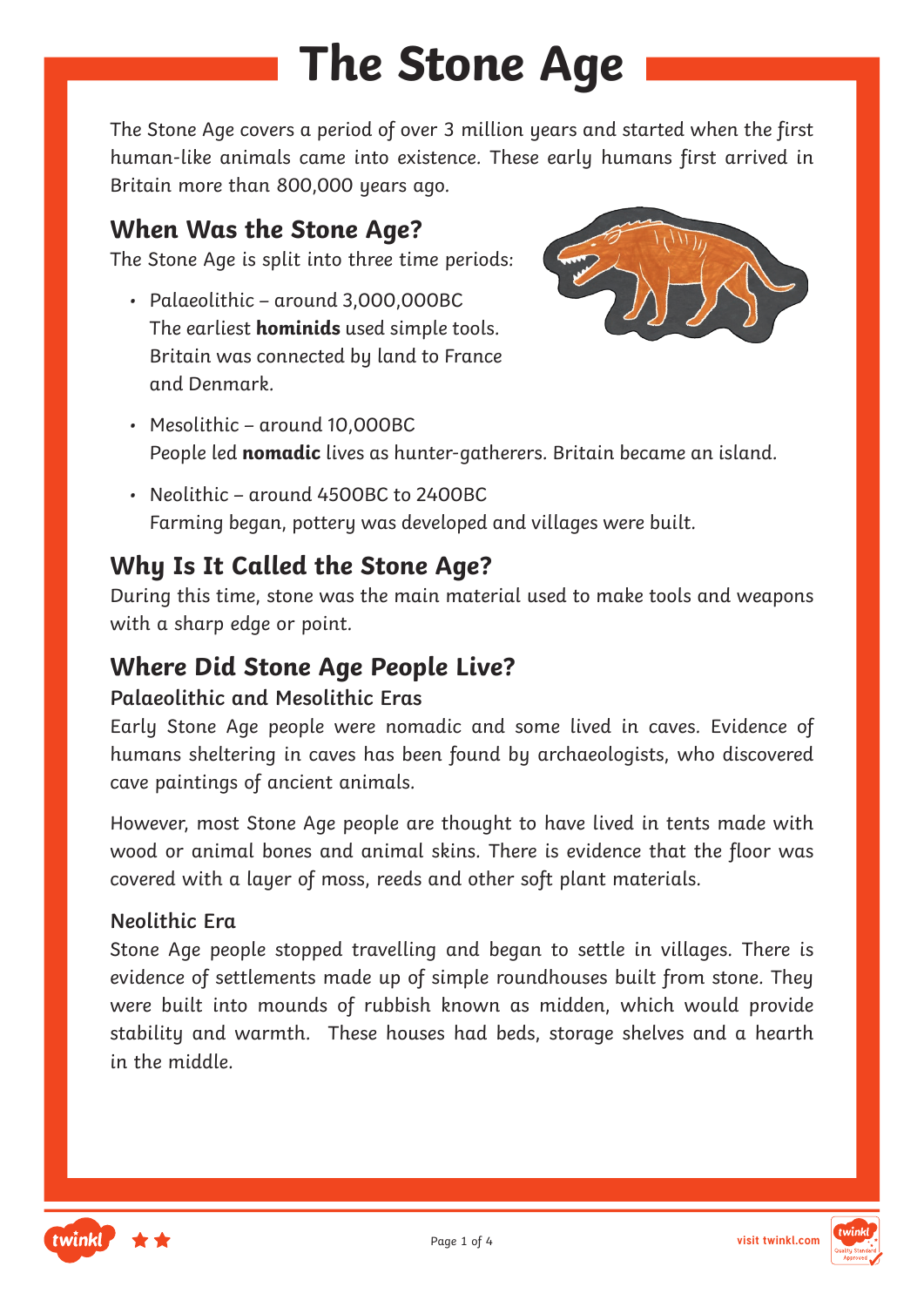#### **What Did Stone Age People Eat?**

Stone Age people were initially hunter-gatherers, eating nuts, berries and fruits that they gathered and meat and fish that they hunted.

Animals, such as mammoths, were much bigger during this time so hunting them would have been hard work but they would provide enough food for a village.

During the Neolithic era, Stone Age people became farmers, which meant that they grew much of the food they needed for their village.



#### **What Did Stone Age People Wear?**

Due to changing weather, Stone Age clothing had to keep people warm. After animals were hunted, their skins would be removed before the meat was eaten. These would be cleaned using stone tools and then washed. There is evidence that needles and thread were invented during the Stone Age.

Men, women and children wore similar clothing:

- a tunic made from two pieces of rectangular animal skin bound (or later sewn) together with a hole for the head;
- a belt possibly made from grasses;
- simple leather **moccasin** shoes;
- jewellery might be added for decoration.

#### **Glossary**

**hearth:** Fireplace.

**hominids:** Humans or close relatives of humans.

**moccasin:** A soft leather slipper or shoe with the sole turned up on all sides and sewn at the top in a simple gathered seam.

**nomadic:** Travelling from place to place with no permanent home.

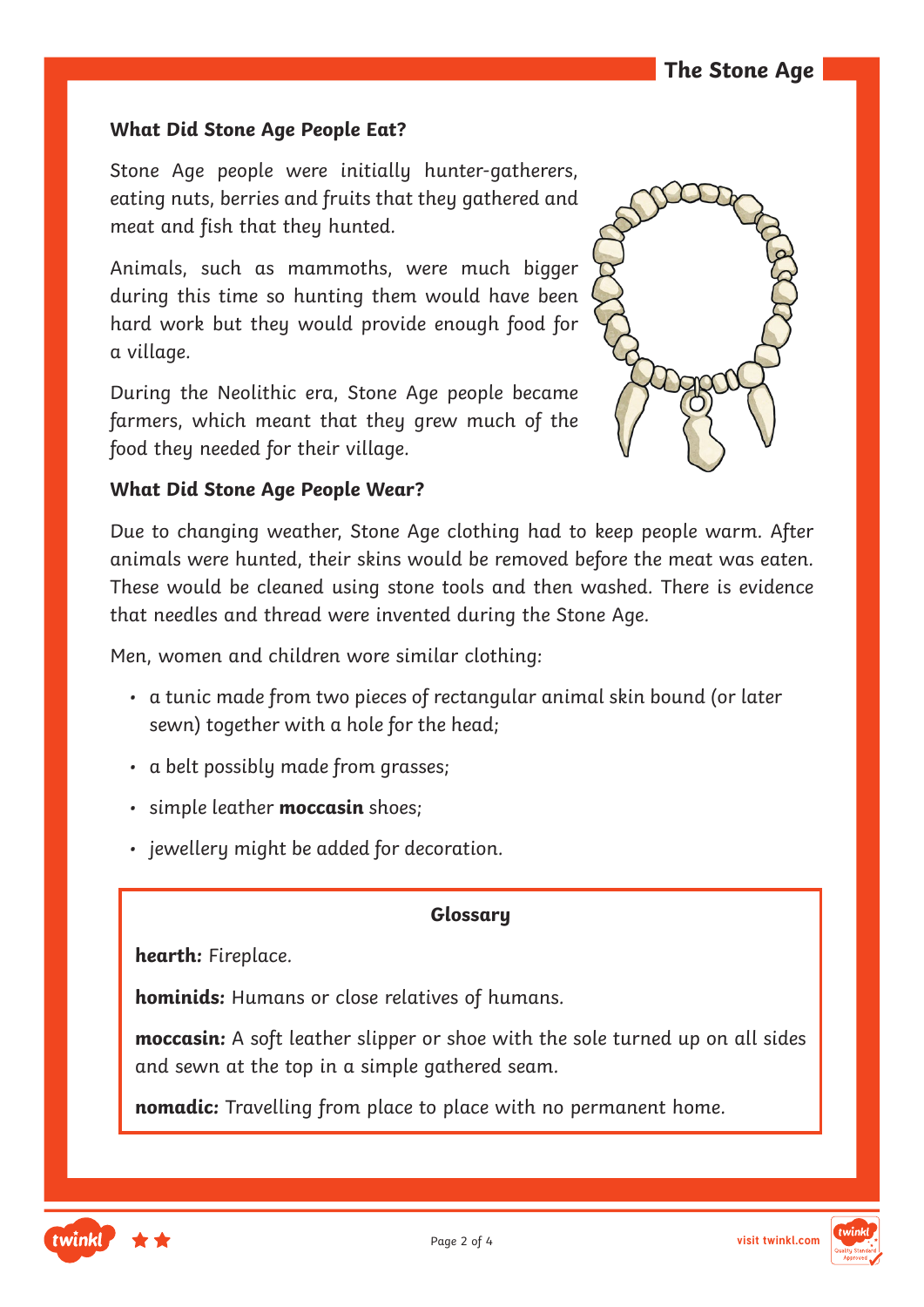## **Questions**

- 1. Which of these was **not** a food of Stone Age people? Tick **one.**
	- $\bigcap$  nuts
	- $\bigcap$  berries
	- $\bigcirc$  fish
	- $\bigcirc$  cheese
- 2. Number these Stone Age terms to show the order they appear in the text. The first one has been done for you.

| moccasins      |
|----------------|
| hominid        |
| cave paintings |
| nomadic        |
| hearth         |

- 3. Which of these words means fireplace? Tick **one.**
	- $\bigcirc$  hearth
	- $\bigcap$  hominid
	- $\bigcap$  moccasin
	- $O$  nomadic

•

•

twink

4. Join the boxes to link each time period to the correct fact.



- 5. Find and copy **two** things that Stone Age people would have eaten.
- 6. Find and copy the material that Stone Age shoes would have been made from.

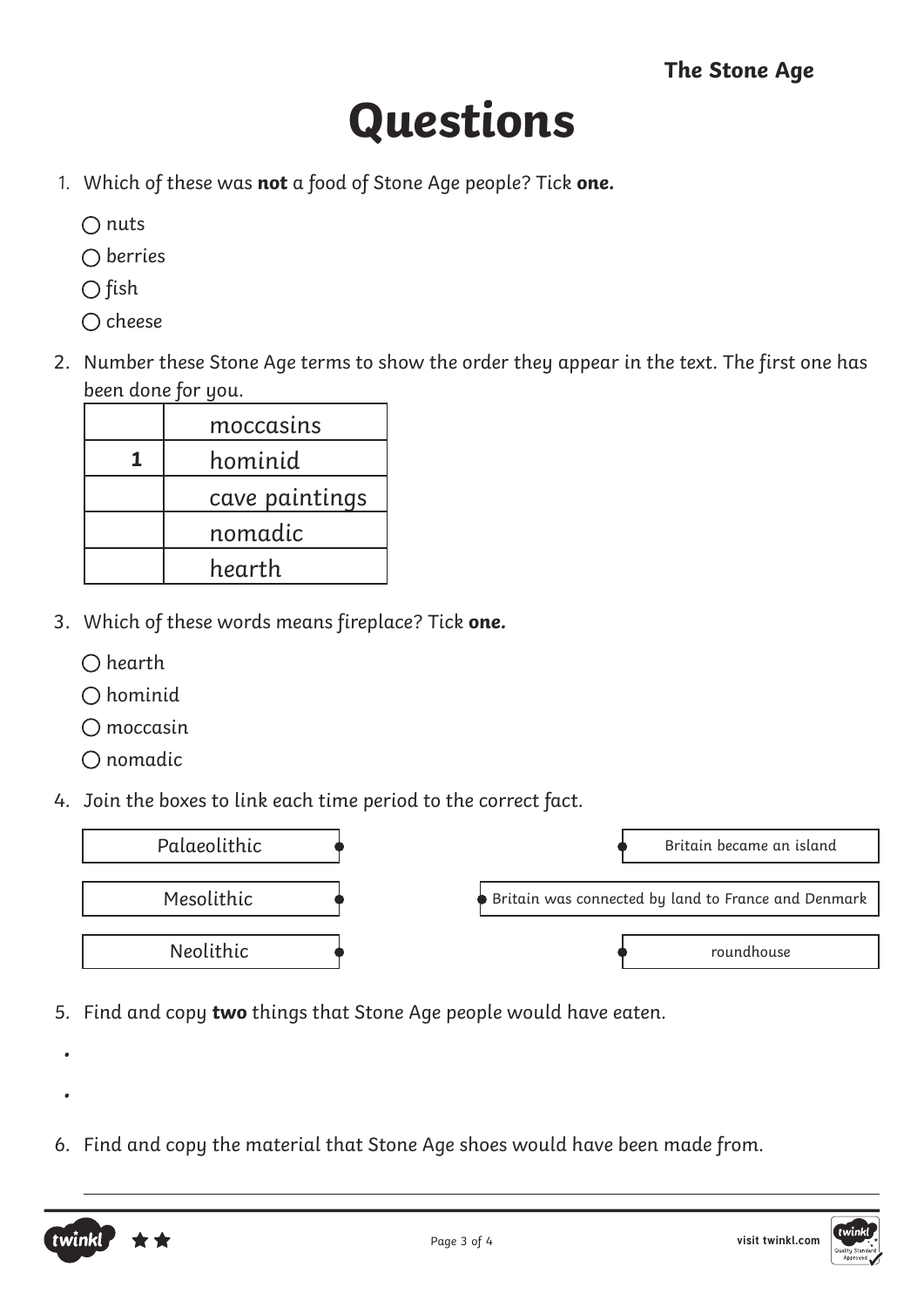# **Questions**

- 7. Give one reason why you would have liked to have lived during the Stone Age and one reason why you would **not** have liked to have lived during the Stone Age.
- 8. Stone Age people stopped travelling and began to settle in villages.

Why do you think that this was the case?

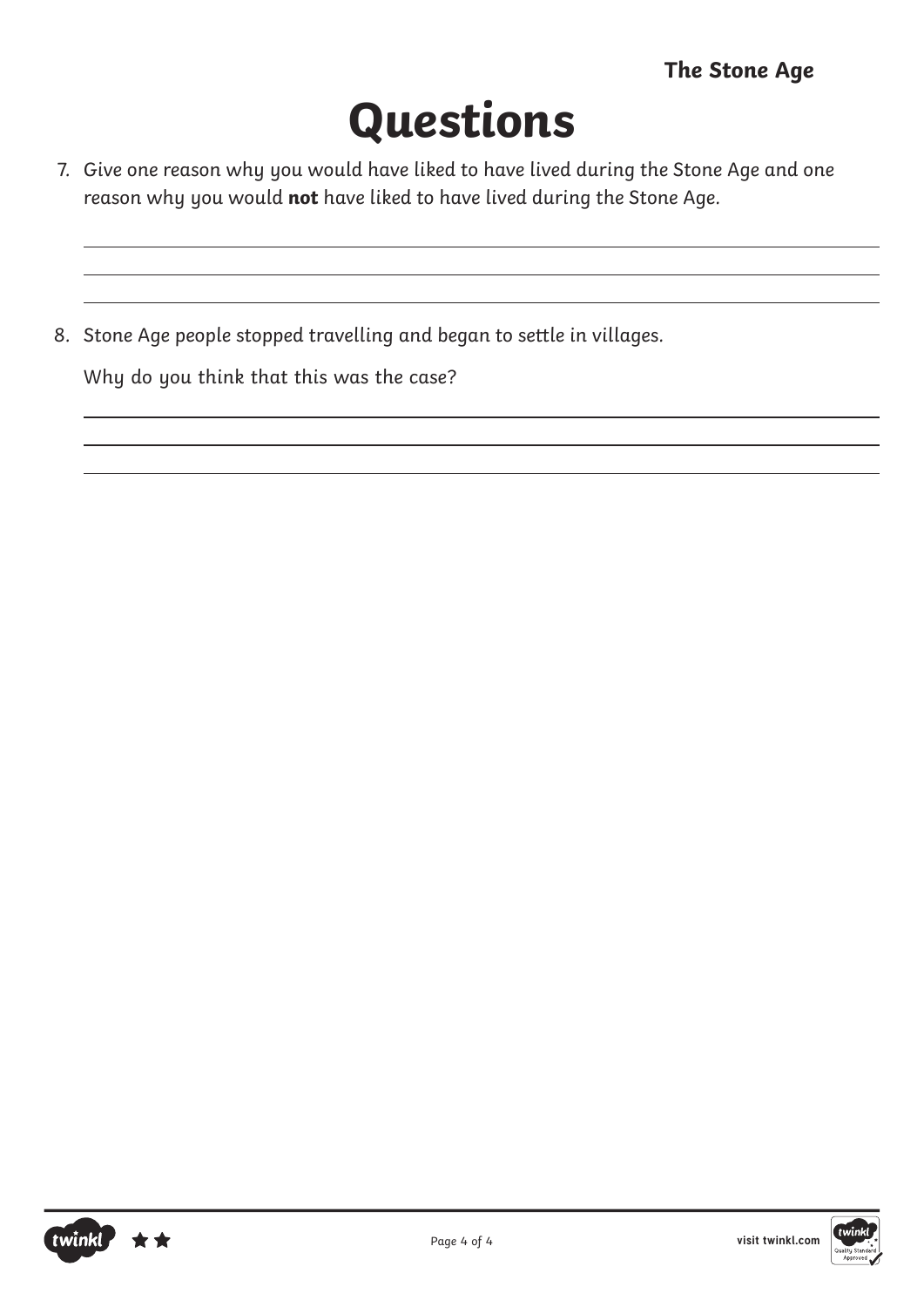## **Answers**

- 1. Which of these was **not** a food of Stone Age people? Tick **one.**
	- $\bigcap$  nuts
	- $\bigcap$  berries
	- $\bigcirc$  fish
	- **cheese**
- 2. Number these Stone Age terms to show the order they appear in the text. The first one has been done for you.

| 5            | moccasins      |
|--------------|----------------|
|              | hominid        |
| 3            | cave paintings |
| $\mathbf{2}$ | nomadic        |
|              | hearth         |

- 3. Which of these words means fireplace? Tick **one.**
	- **hearth**
	- $\bigcap$  hominid
	- $\bigcap$  moccasin
	- $\bigcirc$  nomadic
- 4. Join the boxes to link each time period to the correct fact.



5. Find and copy **two** things that Stone Age people would have eaten.

### **Accept any two of the following: nuts; berries; fruits; meat; fish.**